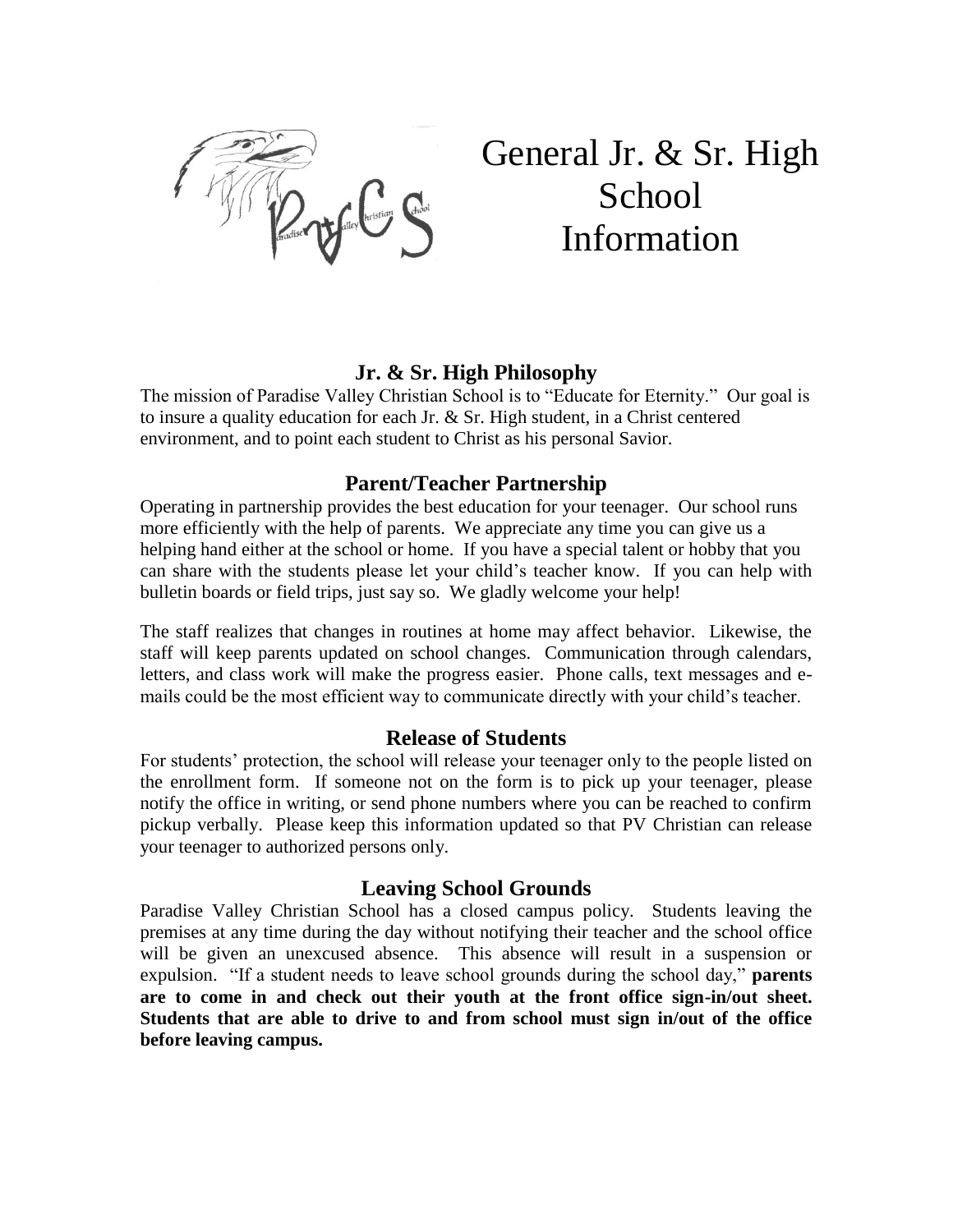**Closed -Campus Policy:** Paradise Valley Christian School is considered to be closed campus. Students are not allowed to leave campus between 8:00 - 3:00 unless for the following reasons:

- Parents pick up student from office or give written permission for a special appointment such as doctor or dentist.
- College classes or labs be sure to sign yourself in and out at the office.

Leaving campus to pick up lunch items or going out with fellow classmates is not acceptable.

Student that choose to leave campus without informing administration, signing out in the office, and without parents permission will receive disciplinary action. Disciplinary action could involve suspension or expulsion. Final decision will be left up to the administration.

### **Health/Sickness/Allergies**

Please do not send your child to school if he/she is sick. It is not fair to the other students or to the staff. Fever, vomiting, diarrhea, undiagnosed rash, inflamed or matted eyes, severe cold or sore throat are all symptoms that should keep a child at home. It is usually considered safe after a child has been on an antibiotic for 24 hours.

If a teenager has any of the above symptoms at school, parents will be called and expected to come pick up their teenager within a reasonable time frame. It is our belief that if a student is well enough to come to school, he/she is well enough to participate in all activities. **Please do not ask the school to allow your teenager to remain indoors for more than one (1) consecutive day unless you have a doctor's release.**

If your teenager is allergic to certain foods, etc., please notify your teenager's teacher and the office. Space is provided on the enrollment forms for allergies. Allergy medication can be kept in the school office.

Any medicine given to a teenager at school must be with written permission and handed to a staff person. This is not encouraged, unless doctor, parent and teacher are aware of the situation. **All medication must be kept in the school office**.

#### **Medication Procedure**

- No medication should be kept in a locker including inhalers & epipens.
- All medication must be checked into the school office
- A written request is required. Forms are available at the office.

#### **Money**

Students are encouraged not to carry money to school unless there is a definite reason for it. The school is not responsible for loss of money. **A rule of thumb**: "Carry what you can afford to lose."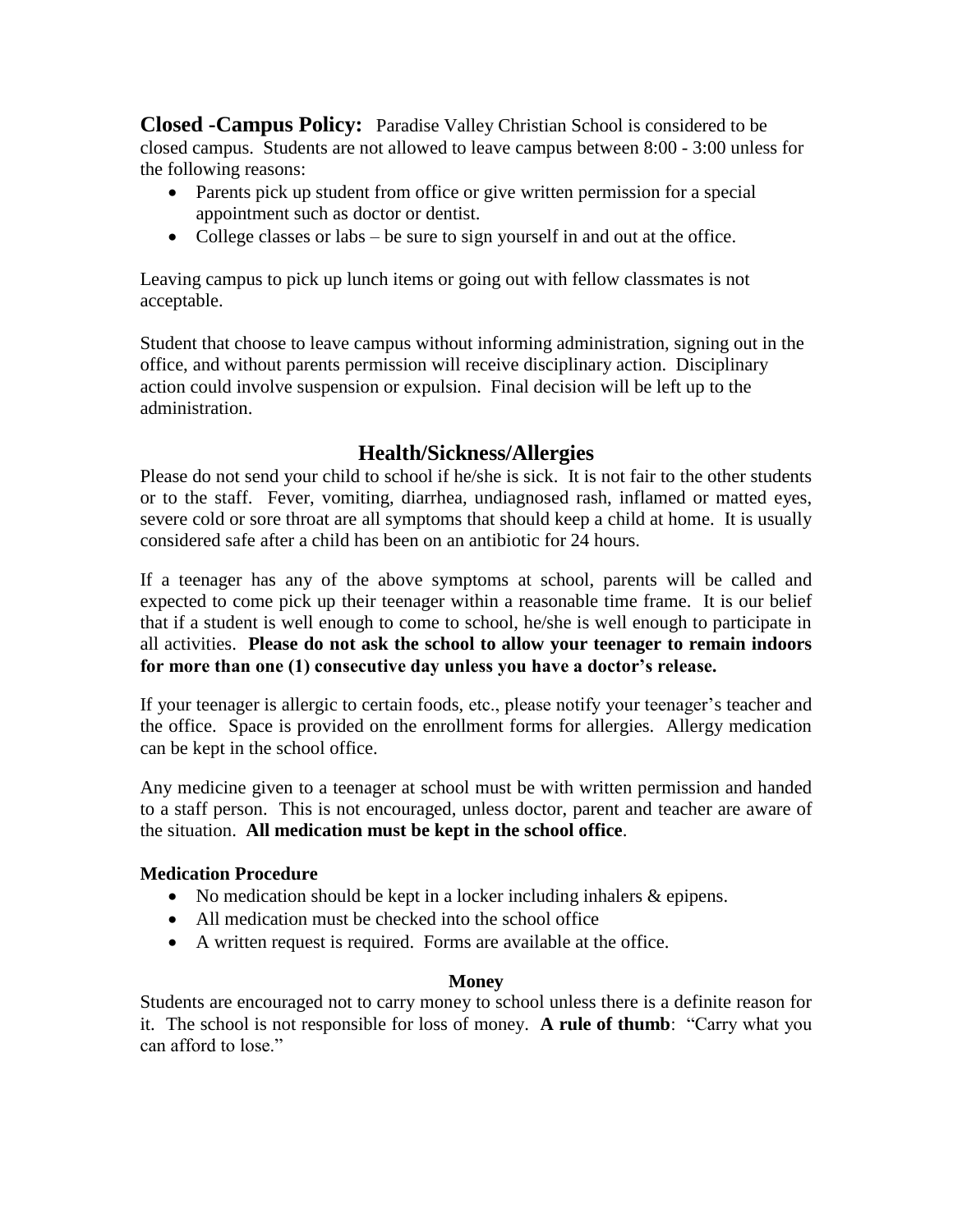#### **Riding Bikes**

Please lock your bike up to the bike stand in front of the elementary school building. The school will not be responsible for any bikes stolen while parked at the school. Students are not to ride their bike anytime during school hours. All bikes are to be parked immediately upon arrival on school property. At the end of a school day, students riding bikes are to leave immediately following dismissal. No bike riding is allowed in parking lot while waiting for friends before or after school.

## **School Closing: Snow days and Other Emergencies**

In case of extremely bad weather, Paradise Valley Christian School will follow the decision of the Casper public schools. Listen to KTWO or KUYO or wait until a teacher calls your home. Working parents that arrive at the school by 7:00 am may call the teacher or the administrator. The administrator will notify staff as soon as a decision is made.

A list of families and their phone numbers will be available each year to all staff members. Staff members are to keep a copy of this list at home and at school. The office will update the list monthly. This list is a quick and easy way to notify parents of school closing and other emergencies that may arise before or after school hours. Each family will be notified of the emergency or school closure. This phone call may come very early in the morning.

### **Communication**

It is the desire of Paradise Valley Christian School to communicate to all parents, friends and family of the school in an effective and productive way. Below are some of the ways we promote communication within our school family.

**Monthly Calendars**: Monthly calendars will be mailed home with the billing each month. Tentative school schedules of events are recorded in this handbook. However, it was prepared during the spring of the previous year. Dates and activities can change over the summer. The school will provide a two-month calendar schedule starting August of each year.

**E-Mail**: The school's email address is [pvcs@bresnan.net.](mailto:pvcs@bresnan.net.) Please feel free to send notes to your child's teacher. These will come into the office and will be distributed right away. Please make sure you identify yourself, because your e-mail may be deleted.

**School Website:** PV Christian School is working on updating their website.

**Bi-Monthly Newsletter:** The School will mail out the "Eagle News" with the tuition billing during the following months: **September, November, January, March, and May.** If you have articles, please have them submitted to the school office on or before the  $15<sup>th</sup>$  of the months listed above.

A major problem is that frequently notes given to your teenager will never arrive home to you, the parent, to read. But you are still the **KEY** to the communication process.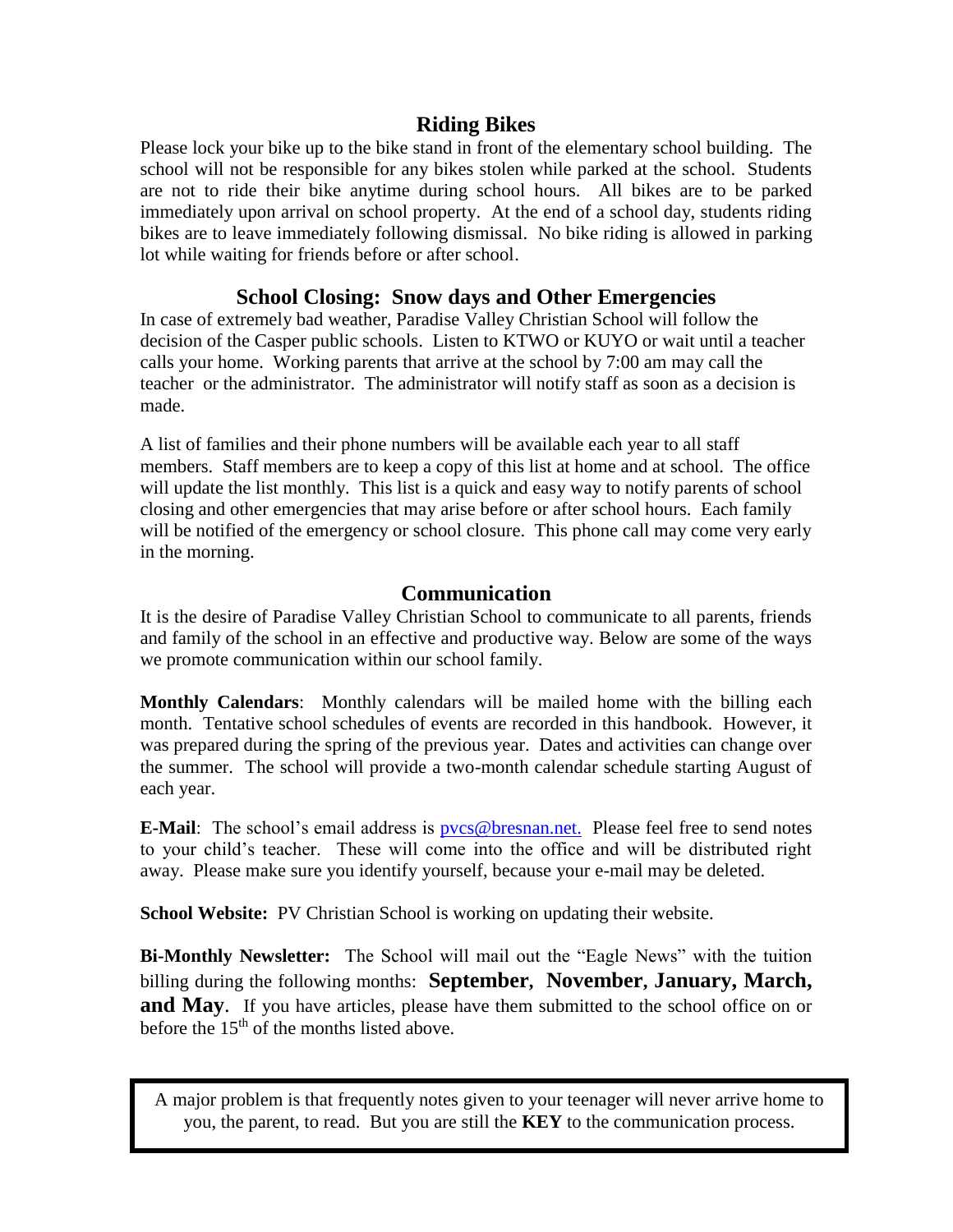## **Supplies**

Students are required to have the supplies listed by their teacher for their class every day. Classes are disrupted unnecessarily when a student reports to a class without such items: paper, pencil, Bible, school books, red pens, etc. Supplies need to be replenished on a regular basis.

Students will receive demerits or points off their grades if they are not properly prepared for class. Students are **NOT** to borrow, exchange or sell supplies to one another.

#### **Textbooks**

- All textbooks are to be covered during the first week of school. Specific instructions will be given by each teacher. **Book covers:** Softbound – Contact Paper Hardbound – Paper/fabric cardboard book covers
- All textbooks found lying around will be turned into the "Lost  $&$  Found" or the school office.
- Students must pay for books lost or in poor condition. Fines will be assessed accordingly.
- Students found purposely defacing or damaging books (highlighting, scribbling, tearing apart, dropping, writing on, etc.) will be fined.

#### **Unauthorized Items**

Students are not allowed to bring radios, head sets, Game Boys, comic books, calculators, or pagers to school.

#### **Telephones**

Presently the school has two phone lines.

- 1. Students must get approval through administrator/secretary or teacher before using the phone.
- 2. The phone is to be used only for necessary phone calls.

#### **Cell Phones**

Cell phones are acceptable only if left at the school office before going to the other building. Students are not allowed to use their cell phones in between or during classes. Administration has final decision if a cell phone becomes a problem.

#### **Lost and Found Items**

Items left in the school overnight will be placed in a large container in the gym. At the end of each month all items that have not been claimed/removed will become property of the school and will be disposed of as deemed best.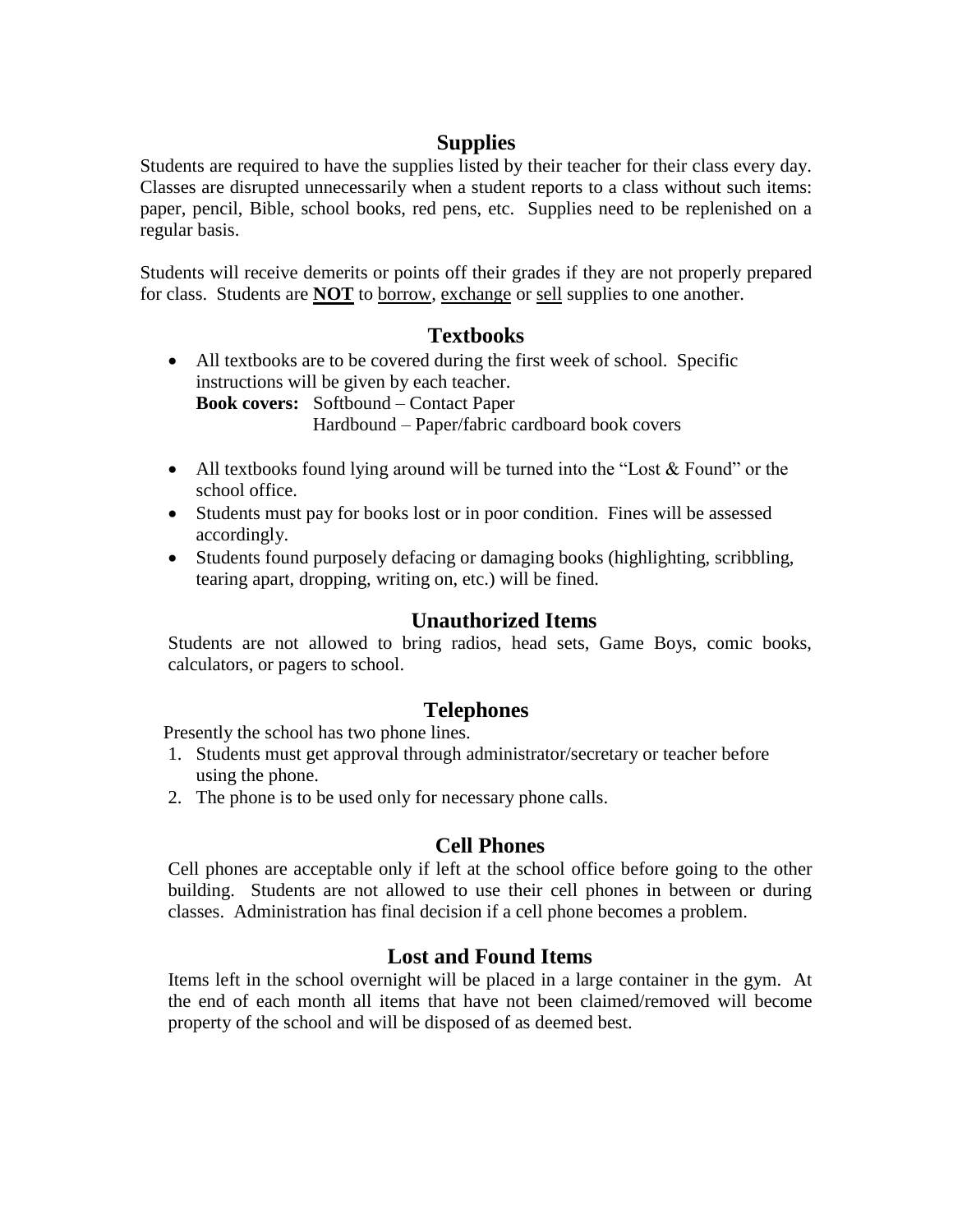#### **Daily Lunches, and Hot Lunches**

**Daily Lunches** are required to be brought by **e**ach student. It should be marked clearly with the student's name. A microwave is available for students' use during lunch. Parents need to provide all needed utensils. Students choosing not to bring their lunch will just not eat. Office will not provide lunches. Please plan ahead.

**Hot Lunches** will be served on Fridays starting the first Friday in September. PIA will be in charge of Pizza Day on the first and third Fridays. Missions will serve lunch on the second and fourth Fridays. **(A final schedule will be announced each fall).** Parents will be asked to serve and prepare the Hot Lunches throughout the year. The cost per meal will vary and will be decided each fall. Prices will be between \$4.00 - \$4.50.

#### **Accident and Emergency Procedure or Natural Disaster**

**Mild playground accident or event:** A student at anytime can come to the office and be checked over and given ice for any type of accident that may have occurred while participating in an organized game, etc. The secretary or other staff member will make sure that the student can return to class. Parents may be called if the staff member has questions or concerns about whether or not the cut, scrape, etc. should be checked by a physician.

**More serious accident or event:** If your teenager is injured more seriously, the office, or person in charge will notify parents as quickly as possible. If parents cannot be reached, the school will call your family physician or medical facility as instructed in writing on your enrollment forms. This gives the school the liberty to use an ambulance or take a child to medical facilities if deemed necessary. The school will always try to reach the parents, but in the event we are unable to contact you, or someone on the emergency form, it's the family's responsibility to accept the expense.

**Natural or unforeseen disaster:** In the event of a fire, tornado, or other unforeseen disaster, all children and school personnel will be evacuated to the safest location in the area. **(PV Public School has agreed to be an emergency site.)**

#### **Accident or Injury Insurance**

The school does not carry accidental injury insurance, that covers a student injured at the school. Accidental injuries may happen with students taking part in the activities of the school. The resulting costs of all injuries, including emergency transportation to and from medical facilities, will be the responsibility of the parent. Each student (family) must be covered by his or her own medical insurance. The school is covered by a liability policy.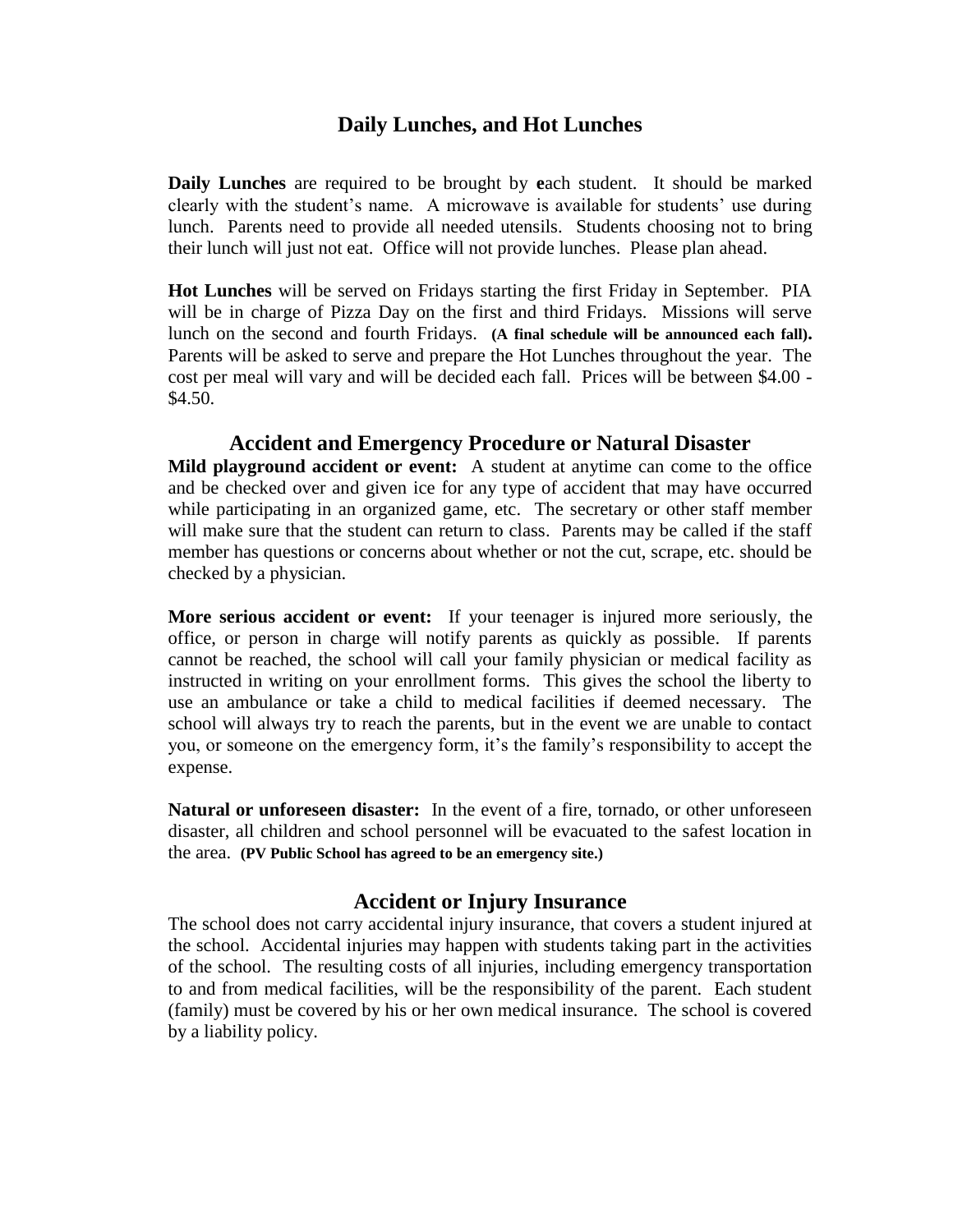## **Transportation Policy**

All students riding in vehicles shall adhere to the following disciplinary and safety rules:

- 1. All passengers are to remain in their seats until the destination has been reached and the vehicle has stopped.
- 2. If seats are assigned by the driver, the assigned seat must be occupied until permission is given to make changes.
- 3. No person will be permitted out of his seat while the vehicle is in motion.
- 4. Talking is permitted in a low, conversational voice.
- 5. Paper and other refuse is to be kept off the floor.
- 6. Obscene or vulgar talk is absolutely forbidden.
- 7. For the safety of all concerned, students are not permitted to have hands or head out of the windows at any time.
- 8. Any person willfully damaging or marring a vehicle will be held responsible for such an action.
- 9. The driver is in charge at all times when students are in the vehicle.
- 10. All occupants are required to wear a seat belt.

### **Guidelines for Drivers of School & Privately Owned Vehicles**

- 1. Must enforce all rules for students riding in the vehicle.
- 2. Must agree to abide by all highway laws.
- 3. **Church Vehicles**: Must be listed on church insurance policy
	- Must have a valid WY License
	- No accidents within the last three (3) years
	- $\bullet$  No speeding violations within the last five (5) years
	- No DUI violations
- 4. **Privately Owned:** Must have proper insurance coverage for transporting non-family members.

## **Field Trips**

During the course of the school year, opportunities often arise to take classes on field trips pertaining to different units of study. Students experience social conditions beyond the ordinary realm through the field trips. Trips also provide a wonderful opportunity to expand students' horizons and to stimulate language development through conversation.

Costs associated with field trips will be kept to a minimum. You will be notified of purpose, date, time, destination, dress requirement, and cost prior to each trip. A note will be sent home for you to sign giving permission for your child to attend. If a student is disobedient and/or disrespectful during a field trip, the parent will be notified and the next field trip will be taken away from the student and he/she will stay at home for that day doing a special project assigned and agreed upon by student, parent and teacher.

**Parents are encouraged to drive for school excursions. See guidelines for driving privately owned vehicles.**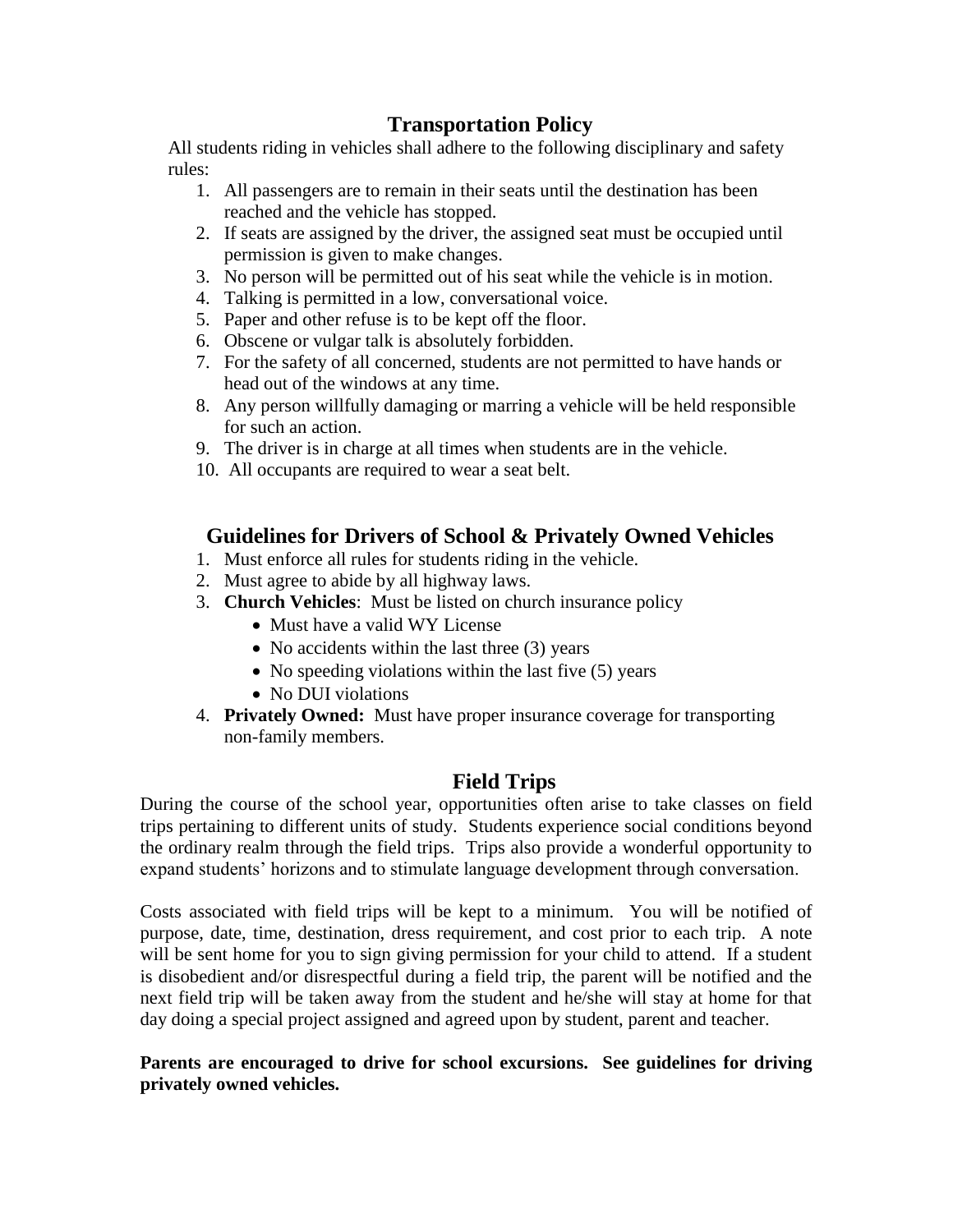## **Parking of Vehicles**

Students are asked to park vehicles in the very back row starting at the west end of the parking lot up to the power pole. If the row is completely full students are asked to park in row one or two starting at the west end.

- Parents are requested to monitor the transportation to and from school carefully.
- All vehicles driven by students are to remain locked, unoccupied and unused during school hours, unless given permission to drive to the college.
- Students' vehicles must be parked in assigned area.
- PVCS will not be held responsible for students driving other students to and from school or to and from school functions. PVCS will not be held responsible for any accidents involving students driving family vehicles. This decision is left up to families. It is suggested that written permission is granted to the driver in case of an accident.
- PVCS will provide age-appropriate drivers to and from school functions.

## **Students Driving to and from the College**

- Permission must be registered in the school office if another student is allowed to ride to and from Casper College with another student.
- Drivers need to have permission to transport said passenger.

### **Lockers**

- Each Jr. or Sr. High student will need to provide their own lock. A key to your locker must be given to the school office.
- All lockers must be locked each evening. The school is not held responsible for missing items.
- **Unannounced locker checks** by the administration are legal and will be done regularly throughout the school year. Lockers should be cleaned at least once a week.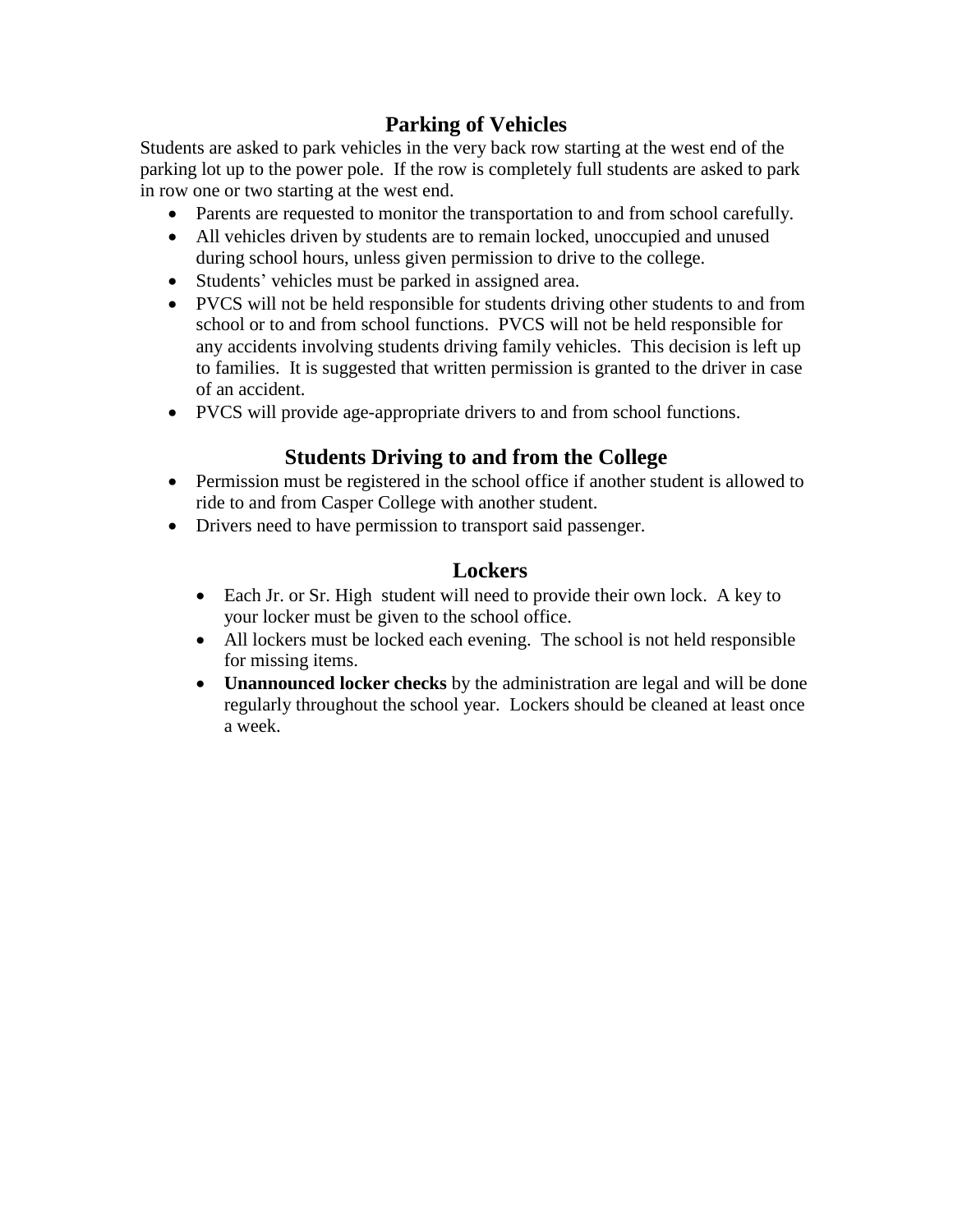### **1 st Time Visitor Policy**

Anyone wishing to visit Jr./Sr. High school classes must clear it with the main office and the administrator. Administration will make every effort to make first time visitors feel welcomed and at home.

#### **Visitor Policy for Former PVCS Students**

Students that are not currently enrolled at PVCS must receive permission from Jr./Sr. High School principal before being allowed to remain on campus. The administration reserves the right to deny former students to the campus.

#### **Attendance Guidelines**

It is extremely important that students realize that any class absence should occur using only with a great deal of discretion. **Parents/legal guardians are expected to call the school on the day of the absence and inform the school of the absence.** All absences should not exceed 15 per semester and will be recorded. At 15 absences the principal, parent and student will have a conference to discuss the situation. Administration will make recommendation on whether student will receive credit. The parents may appeal the outcome to the board. The following situations will be noted.

**Not Counted** - Prearranged school functions, such as field trips, sport trips & student competitions will not count as an absence. Meetings with teachers, principal and other parties to solve or discuss problem issues during a class will not count.

**Tardy Policy**: School starts at 8:00 a.m. with pledges and classes begin at 8:00 a.m. If students arrive late during pledges, they should get in their class line-up or be considered tardy. Students are required to be in their classroom by 8:00 a.m., but if they arrive late they must stop at the front office and pick up a tardy slip. **Five tardies add up against a student to equal one absence.**

**Truancy Policy:** Skipping school is not allowed.

| <b>First Time -</b>  | Notification of parents, make up missed work (highest grade 69%;<br>0% will be given on the $5th$ day if no work is attempted.)                                               |
|----------------------|-------------------------------------------------------------------------------------------------------------------------------------------------------------------------------|
| <b>Second Time -</b> | Notification of parents and two-day suspension. (Highest grade is<br>69% for all classes if work is completed. 0% will be given on the<br>$5th$ day if no work is completed.) |

**Make Up Work Policy**: Students will have one day for each day absent to make up missed school work, up to five days. Parents/legal guardians are responsible to contact the school and make arrangements to pick up missed schoolwork for student to work on at home, if this is possible. For an extended absence (five days or more) special arrangements should be made with teacher(s) and/or the principal.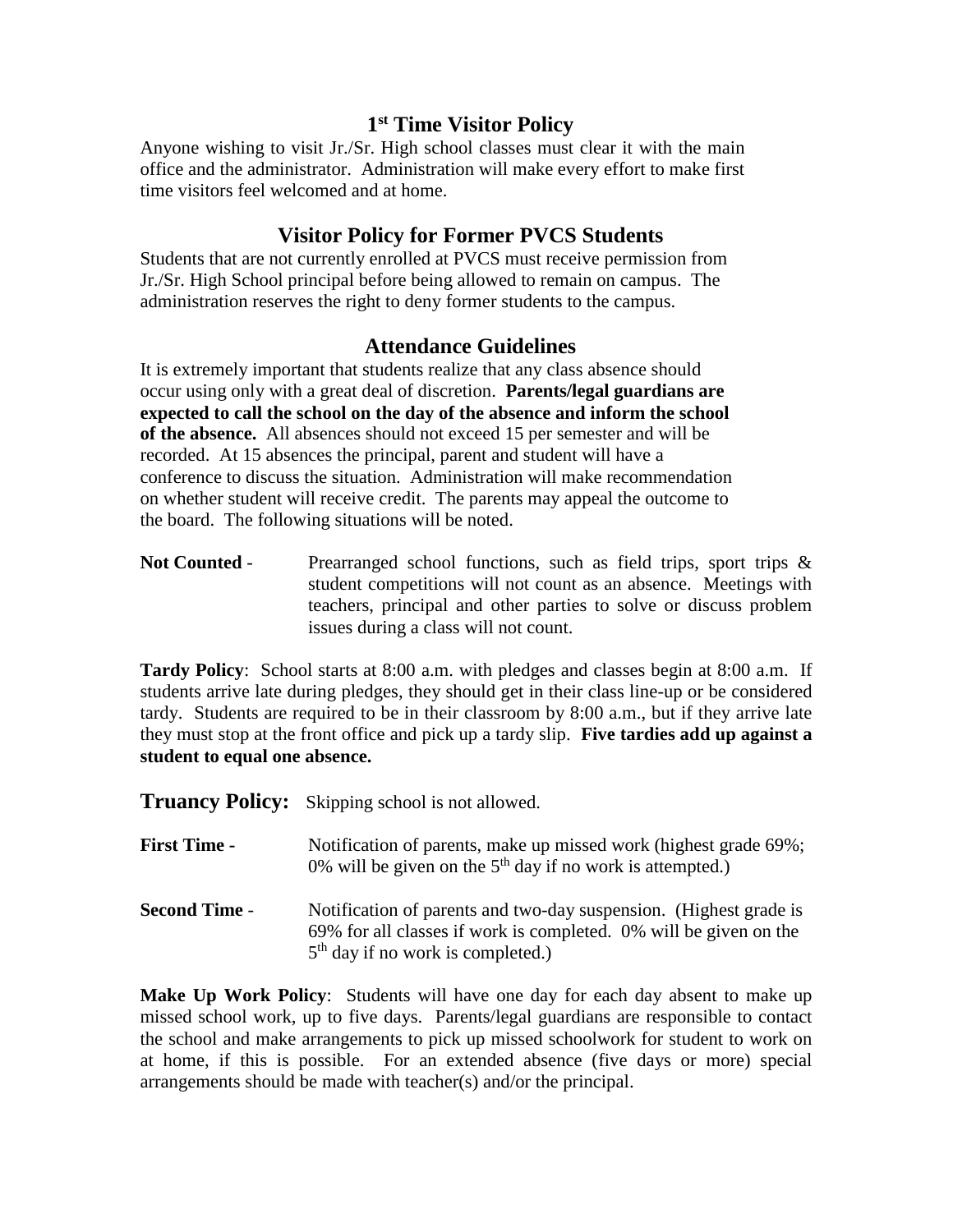**Exception to the above policy:** If homework, and notification of test and quizzes were assigned the day the student was in school, those assignments are due the day the student returns. No makeup day will be allowed in those subjects.

If schoolwork is not turned in at the assigned time the following academic penalties will be enforced.  $1<sup>st</sup>$  day late  $-10$  pts. off  $2<sup>nd</sup>$  day late – 20 pts. off  $3<sup>rd</sup>$  day late  $-30$  pts. off " $0$ " will be given on the fourth day

**Make Up Work for Pre-Arranged Absences:** All work must be completed on the day the student returns.

## **Classroom Conduct**

- Students are to be seated with all necessary materials on hand in the classroom when the teacher takes roll.
- Standard operating procedure requires students to listen to the teacher, concentrate on explanation and diligently work on assignment. Students are to speak respectfully to the teacher and to fellow students, regardless of disagreements or misunderstandings.
- Chewing gum is not permitted
- Eating candy or drinking pop other than in the lunch room is not permitted.
- Students are expected to adjust to each teacher's classroom procedures. Students are to obey and respect the teacher's authority to conduct the classroom as they best see fit.

## **Hallway Conduct**

- Be courteous and kind to all others.
- Help keep the school property clean and neat by picking up what you drop.
- Stay out of other students' lockers. Please do not slam the locker doors shut.
- Respect school property.
- Eating food or drinking beverages is not allowed outside the lunch period.

## **Restricted Areas**

- Students are not allowed to be in any building without supervision or off by themselves without permission.
- Students are not to go into teachers' lounge or other rooms without teacher's permission.
- Classrooms are off limits unless the teacher is present or it is your next class.
- Students are not allowed to go to or sit in cars anytime during school hours. (**Exception:** when a student is going to college or has permission from administrator to get something out of the vehicle during school hours.)